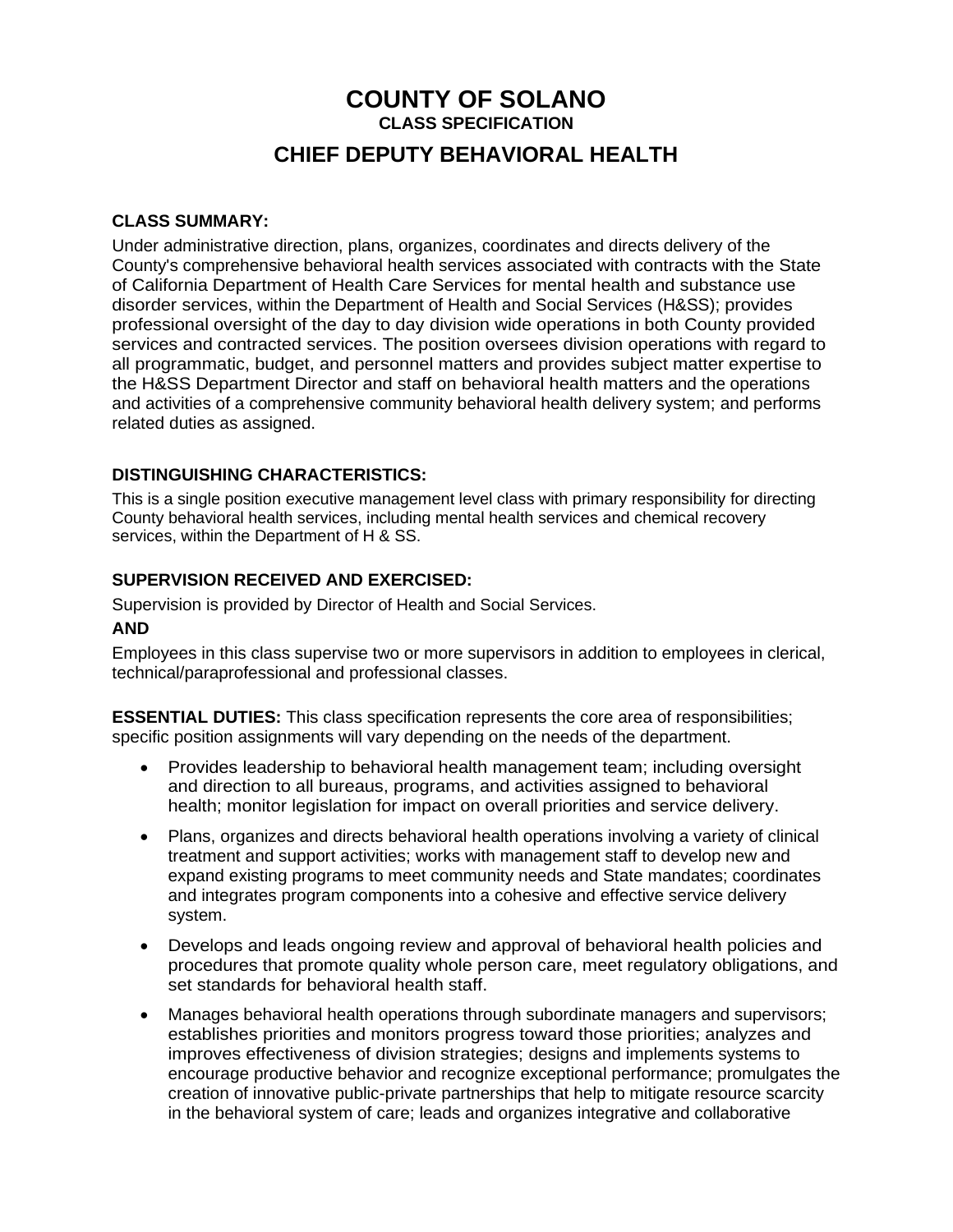ventures intended to provide better and more effective services to improve customer and patient satisfaction.

- Oversight of personnel operations for the division including review of personnel issues, evaluations, adjudicate progressive discipline and appeals processes, serves as interface with unions; ensure that proper remedies are put in place when performance deficits are identified.
- Represents the Department in community outreach efforts by developing and maintaining collaborative partnerships with community leaders, local, regional, and statewide organizations, non-profit agencies, local businesses with an interest in public behavioral health policy, programming, and collaboration, and other County departments to develop, implement, and/or promote a variety of programs and projects consistent with the Department's goals and services.
- Serves as the interface with other County departments for planning and implementation of collaborative projects and to coordinate activities with similar aims or populations; works closely with key departments and key stakeholders to assure the Division is fulfilling its mission through collaborative work, while managing the County's risk in providing legally compliant behavioral health services.
- Represents the Department in a variety of community outreach activities and public awareness programs; speaks to groups and individuals regarding departmental activities and services; and participates as an active and contributing member of designated community organizations, committees/project teams, and special interest work groups as a representative of the Department.
- Coordinate with fiscal and contracts teams to establish and monitor budgets; assure that funding is appropriately prioritized to meet the clinical and operational needs of the division and clients served; ensures appropriate expenditure of limited program funds through the efficient operation of programs, coordination and collaboration with Department fiscal managers, and the regular review of utilization data, productivity, and other information using a variety of reports and data sources.
- Makes operational changes to increase effectiveness and efficiency of operations while ensuring such changes are consistent with overall Departmental plans; operates within defined budgetary parameters.
- Fulfills many prescribed statutory duties as detailed in Title 9, California Welfare and Institutions Code.
- Use technical expertise to respond to the Board of Supervisors, public, and other stakeholders on sensitive matters; ensures the dissemination of information on behavioral health operations and services to the Director of Health and Social Services, County Administrator's Office, the Board of Supervisors, and other public stakeholders; ensures the Director, Board of Supervisors and County Administrator are well informed about upcoming trends in behavioral health care, risks and benefits, and cost effectiveness.
- Staffs to one or more Advisory Boards, such as the Mental Health Advisory Board and the Alcohol and Drug Addiction Advisory Board, on a monthly basis, and assists as requested with Board requests, agenda planning, presentations, and other responsibilities as needed.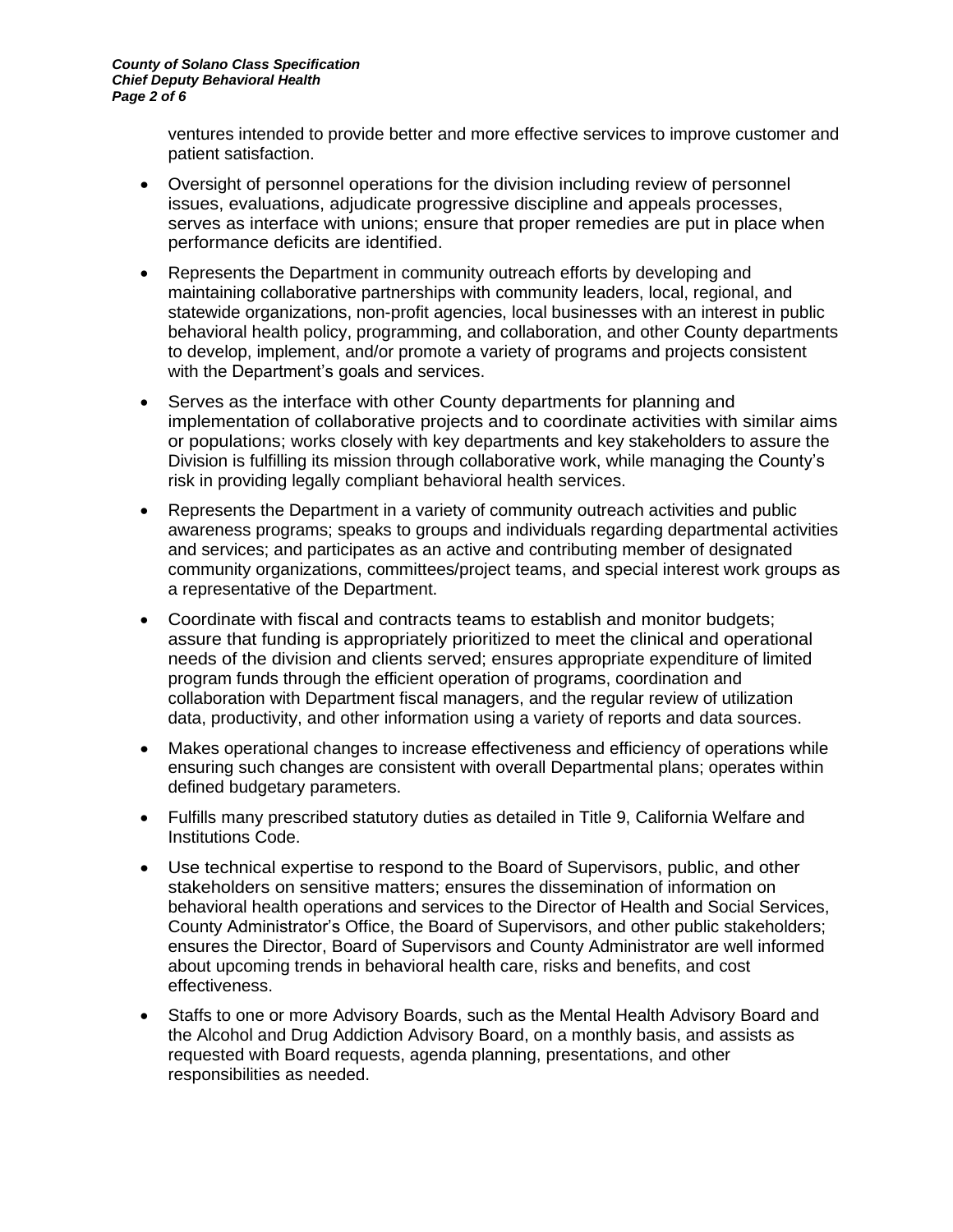- Disseminates information through the Advisory Boards, or as otherwise required by regulation, statute, or funding; uses appropriate forms of media including press releases, interviews, public speeches, and social media to further the objectives of the Department/Division.
- Writes, and/or edits, and/or proofs Board of Supervisors agenda items pertaining to the Behavioral Health Division in order to ensure a streamlined process resulting in clear communication to the Board of Supervisors, the County Administrator's Office and the public. Appears in person whenever Behavioral Health Division items are before the Board for consideration.
- Uses approaches in alignment with the County and Health and Social Services Department to maintain morale, ensure paths of professional progress, and maximize opportunities for retention and promotion to build and retain a workforce that meets the high standards of the Department and the complex needs of the public.
- Actively promotes and facilitates quality improvement process in every major aspect of the Division's services to ensure resources are maximized.
- Establishes and maintains effective working relationships with various County officials to include members of the Board of Supervisors, with managers and supervisors within the Department, and with other County departments to ensure efficient, effective and legally compliant delivery of services to the public.
- Works with Health and Social Services Director and Assistant Director to promote the Department vision and mission and provides technical assistance to other Divisions and Departments.
- Serve as a member of the Department's executive management team which assists the Director in developing and evaluating policies and procedures for the effective operation of the Department.
- May be assigned additional managerial or administrative duties; may conduct special studies, convene committees or act on behalf of the Department Director; investigates and resolves issues of administrative concern.
- Performs other duties of similar nature or level as assigned.

# **EDUCATION AND EXPERIENCE:**

**Education:** Master's degree in social work, psychology, counseling, hospital or public health administration; or doctorate in psychology (PhD, PsyD); or medical degree with training in psychiatry.

## **AND**

**Experience:** Six years of leadership in behavioral health or related human services including experience in development of programs; evaluation of program effectiveness; team building, policy development and fiscal oversight.

# **LICENSING, CERTIFICATION AND REGISTRATION REQUIREMENTS**:

In accordance with Title 9, Section 620 of California Code of Regulations, one or more of the following licenses and experience/education is required for this position:

• California licensed physician or surgeon showing evidence of having completed the required course of graduate psychiatric education as defined in Section 623 to be supplemented by an additional period of two years of training or practice limited to the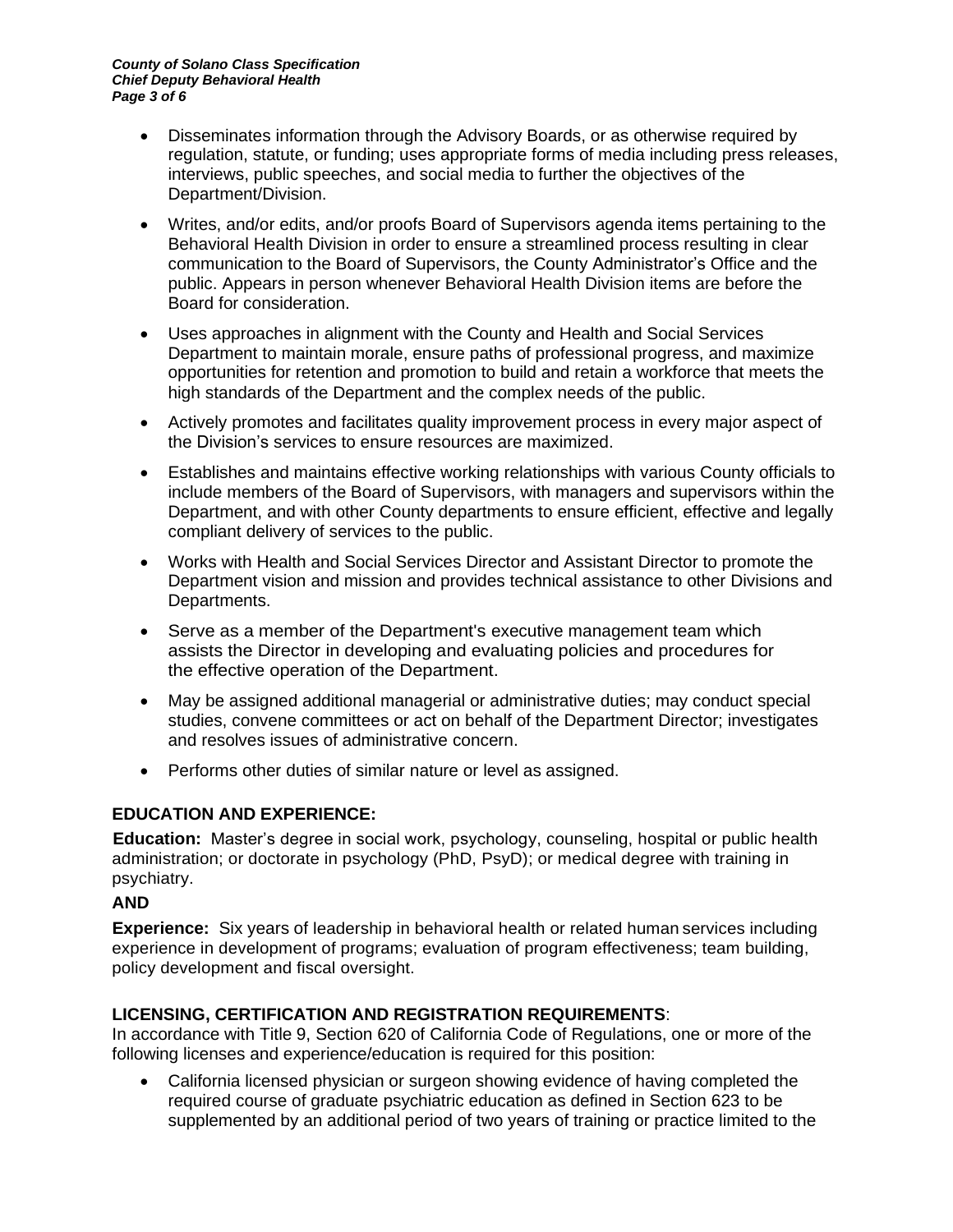field of psychiatry, one year of which shall have been administrative, or

- California licensed psychologist with a doctorate in psychology and at least three years of acceptable clinical psychology experience, two years of which will be administrative; or
- Licensed clinical social worker with a master's degree in social work or higher and at least five years of mental health experience, two of which shall be administrative; or
- Licensed marriage, family and child counselor with a master's degree in an approved behavioral science course of study and at least five years of mental health experience, two years of which shall have been administrative; or
- State of California Board Registered Nurse with a master's degree in psychiatric or public health nursing and at least five years of mental health experience, two of which shall be administrative. Additional post-baccalaureate experience in a mental health setting may be substituted on a year-for-year basis for the educational requirements; or
- Administrator with a master's degree in hospital administration, public health administration, or public administration and who shall have at least three years of experience in hospital or health administration, two of which shall have been in mental health.

Any changes to Title 9, Section of California Code of Regulations shall be incorporated into this class specification.

Applicants are required to possess a valid California Driver's License, Class C.

## **REQUIRED KNOWLEDGE, SKILLS AND ABILITIES:**

#### **Knowledge of:**

- Principles and practices of behavioral health program design, planning, quality improvement and state and federal laws and regulation governing the mental health plan contract with the Department of the State of California.
- Principles and practices of behavioral health and social work both at a high organizational level and at the client/family level.
- Policy matters that impact behavioral health practices and the ability to operationalize policy as needed to change delivery of services; awareness of upcoming legislation that could impact service delivery priorities and legislation that brings new requirements to the behavioral health division.
- Principles and practice of both clinical and administrative supervision related to behavioral health care.
- Required service obligations for mental health and substance use disorders as outlined in DHCS contracts and associated regulations in Code of Federal Regulations, Continuum of Care, Welfare & Institutions Code.
- Principles and practices of budgeting, supervision and administration of public behavioral health services, or knowledge derived from a system of comparable complexity and mission.
- Principles and practices of supervision, leadership, motivation, team building, organization, training, and conflict resolution.
- Evidence-based best practices, peer-provided services, professional program and service delivery standards.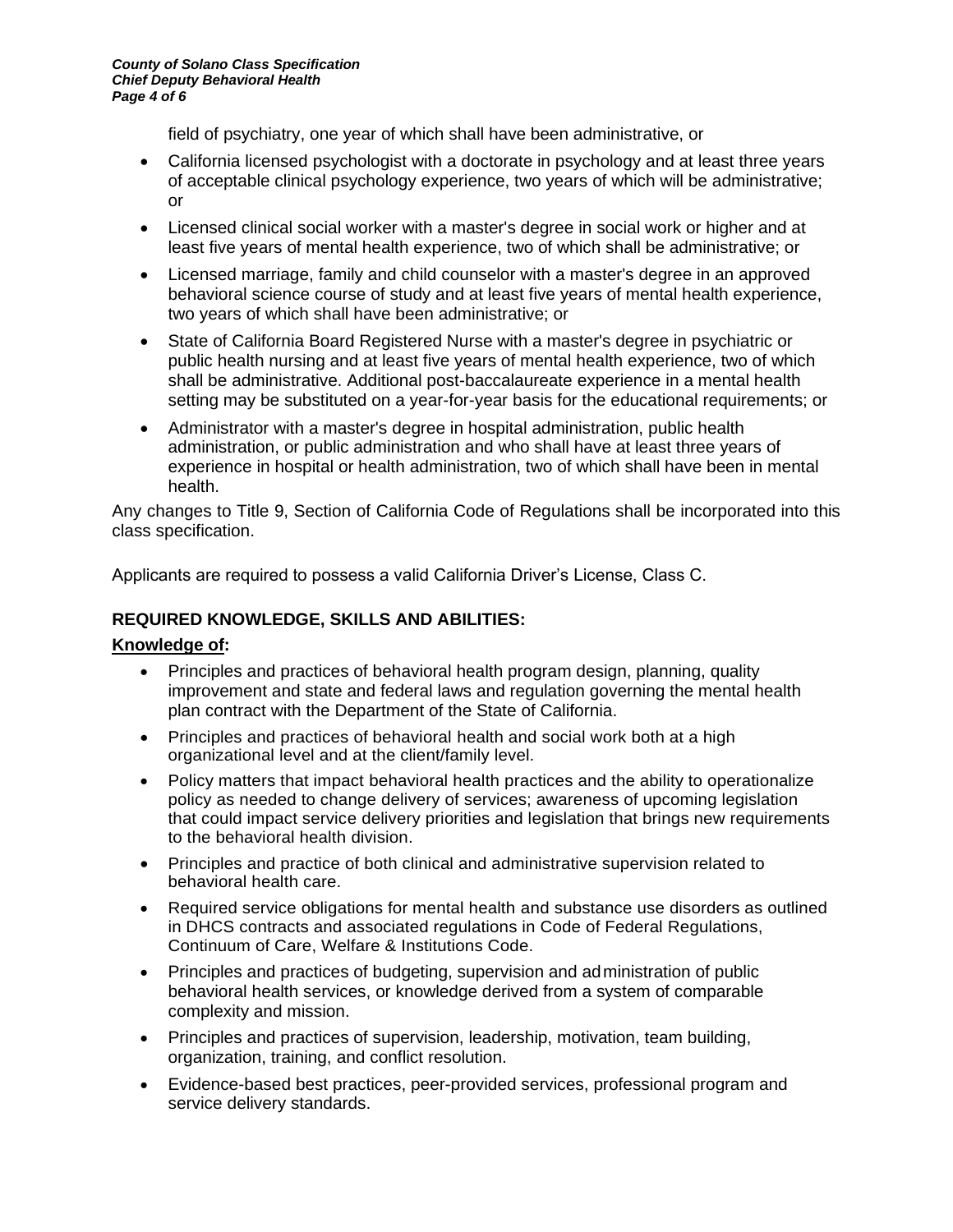- Federal, State and local regulations and requirements as they relate to behavioral health care services.
- Current trends in behavioral health care administration and service delivery.
- Methods and techniques of professional networking and interagency liaison.
- Program integration methods of determining and communicating community behavioral health needs.
- Clinical concepts and treatment modalities for the broad range of substance use/mental disorders.
- How behavioral health interfaces with other health care sectors.
- Public information dissemination techniques.

#### **Skill and/or Ability to:**

- Plan, organize, and implement direct comprehensive public behavioral health services within professional standards, legal requirements, and financial constraints.
- Apply knowledge in sensitive situations to resolve conflicts between agencies, staff, or public.
- Implement and oversee change management processes.
- Evaluate and define community public health needs and assist in developing costeffective proposals to address those needs both locally and regionally.
- Analyze problems and data to identify alternative solutions, project consequences of proposed actions and implement recommendations in support of goals.
- Understand, research, interpret and explain laws, regulations and policies governing behavioral health program operations.
- Supervise the work of others engaged in behavioral health management and administrative activity; supervise psychiatrists, clinicians, other medical personnel, and support staff.
- Develop goals and objectives and evaluate program effectiveness.
- Identify and analyze administrative/problems and implement operational changes.
- Determine the appropriate course of action in emergency or stressful situations.
- Understand program objectives in relation to departmental goals and procedures.
- Coordinate and integrate various program components into a cohesive and effective service delivery system.
- Conduct liaison and community relations activities.
- Establish and maintain cooperative working relationships.
- Communicate effectively both verbally and in writing.
- Work with various cultural and ethnic individuals and groups in a tactful and effective manner.
- Understand and work with consumer advocacy and patient advocacy groups and policy platforms.

## **PHYSICAL REQUIREMENTS:**

• Mobility and Dexterity: Positions in this class typically require stooping, kneeling,